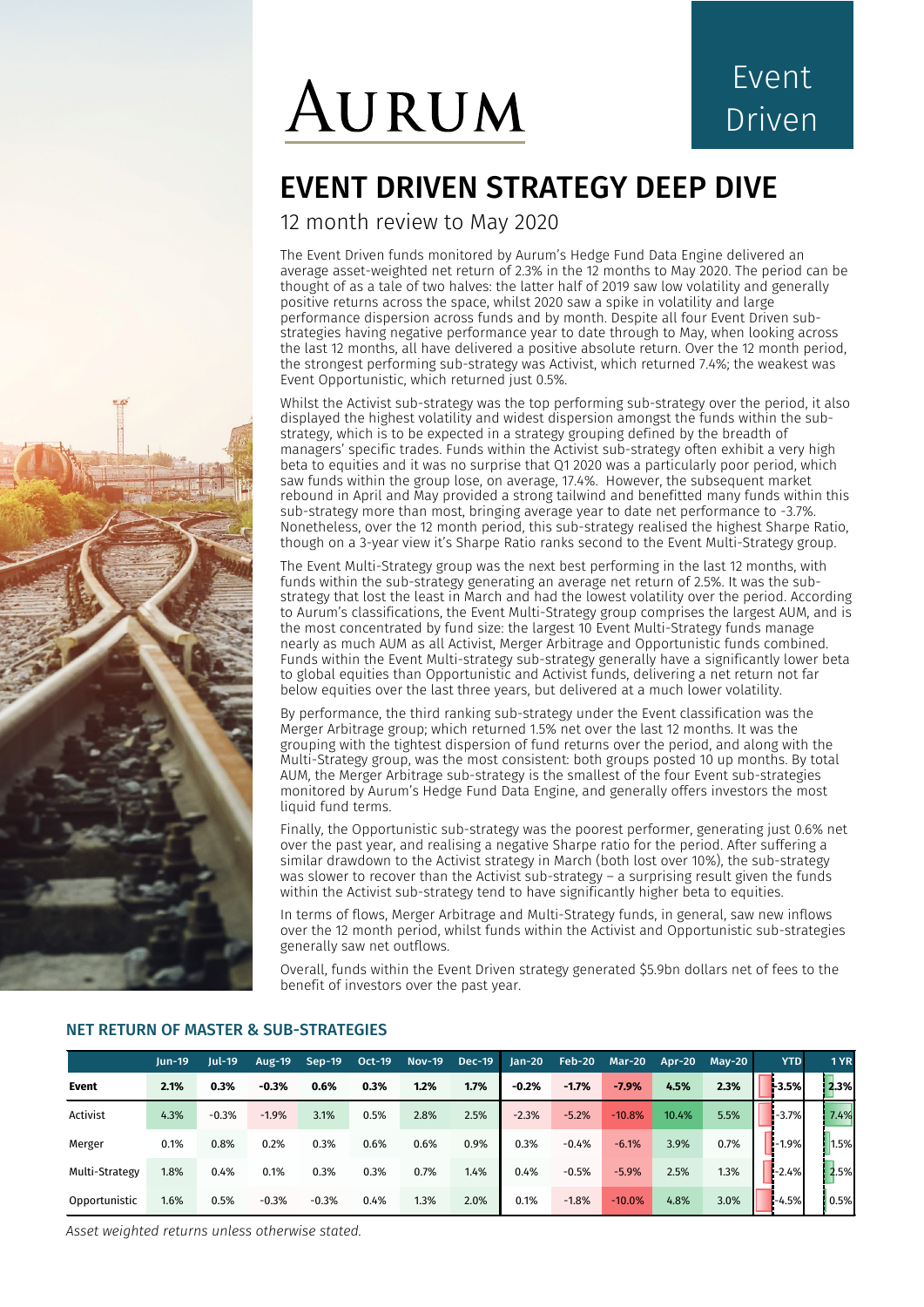## Key Numbers

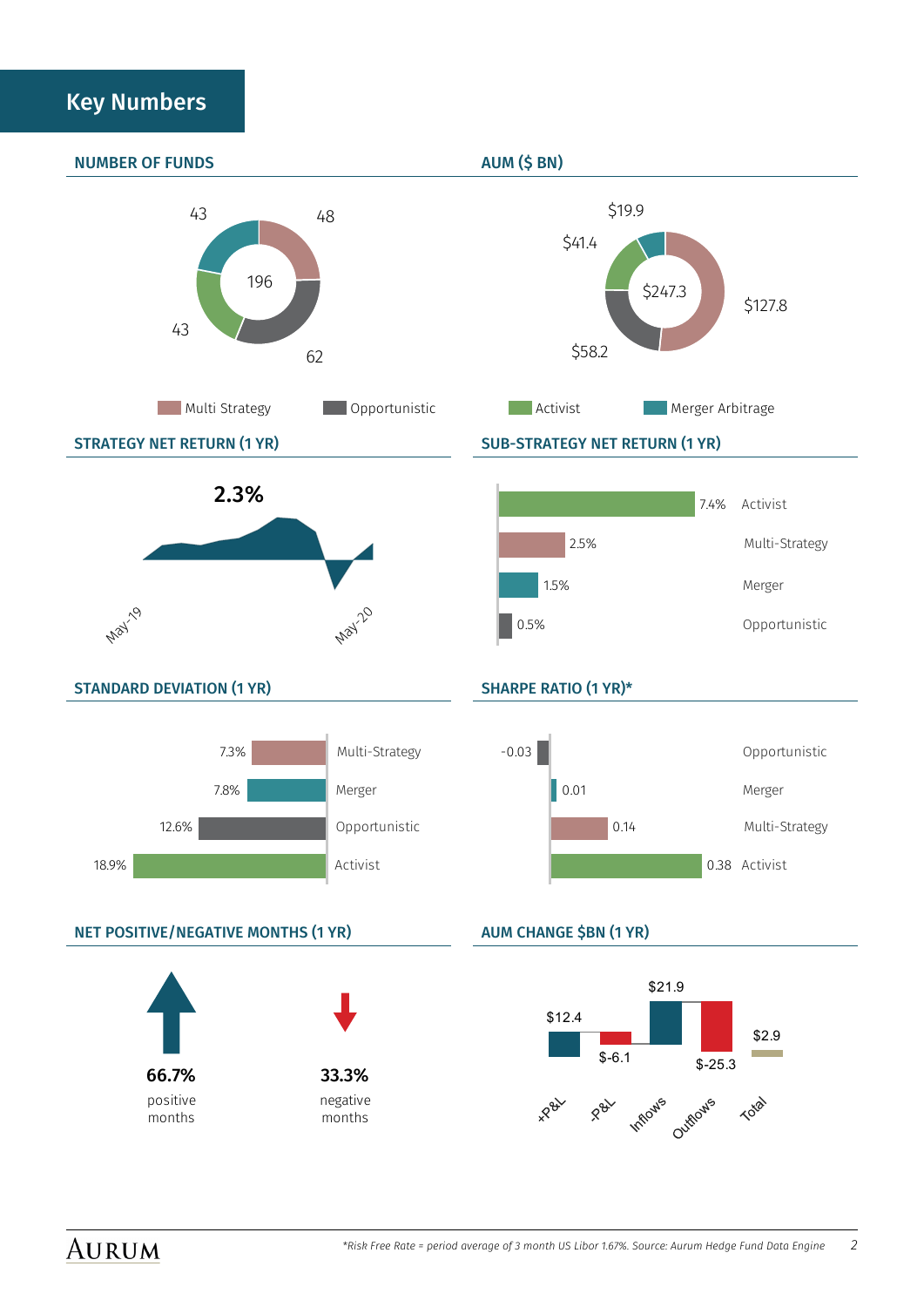#### NET MONTHLY EVENT RETURN (5 YR)



#### RELATIVE RETURN VS SELECTED INDICES (1 YR) NET RETURN (ANNUALISED)







#### VOLATILITY (ANNUALISED)

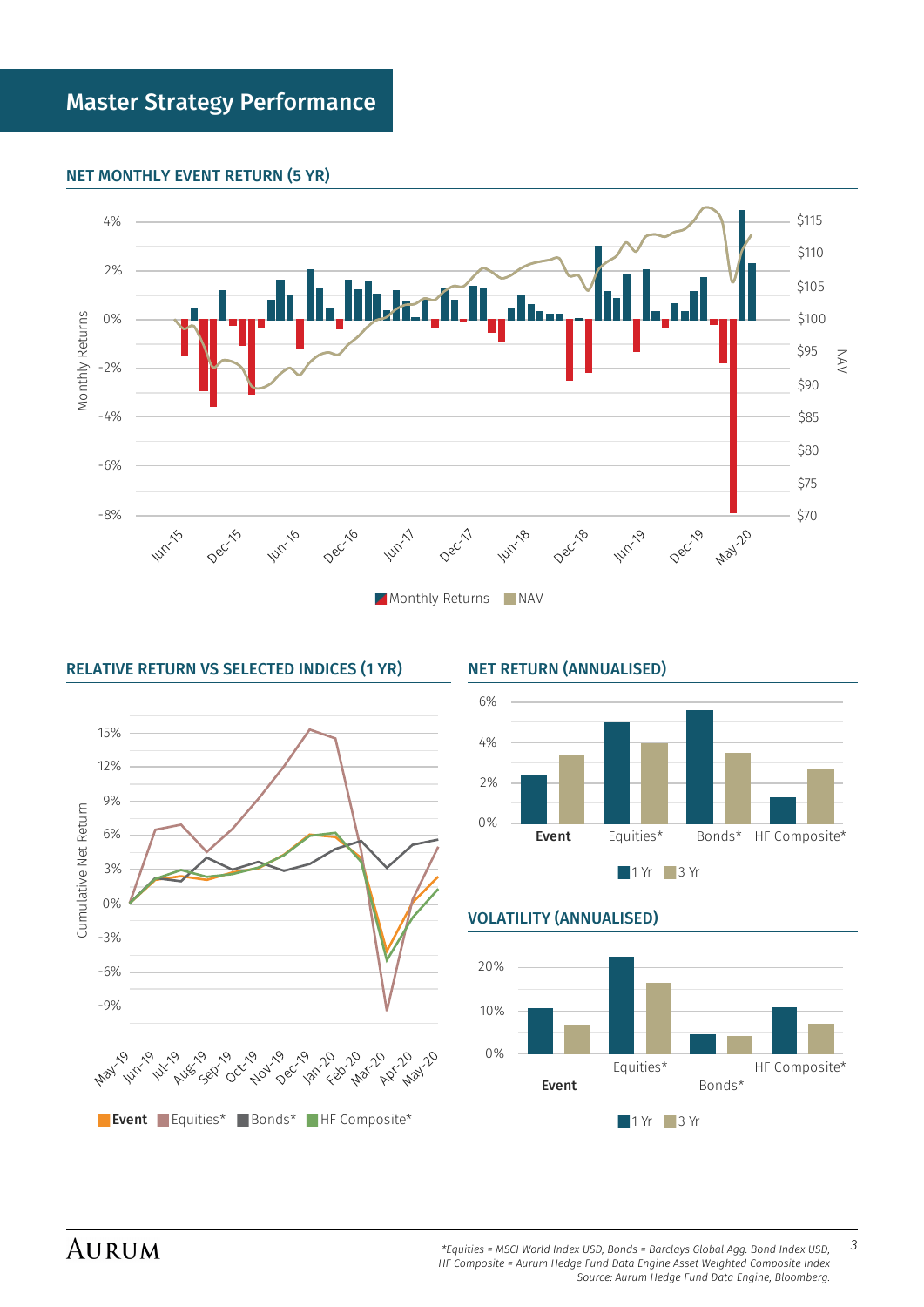#### ROLLING 12 MONTH NET RETURN (5 YR)





## COMPOUND ANNUAL RETURN (ANNUALISED)

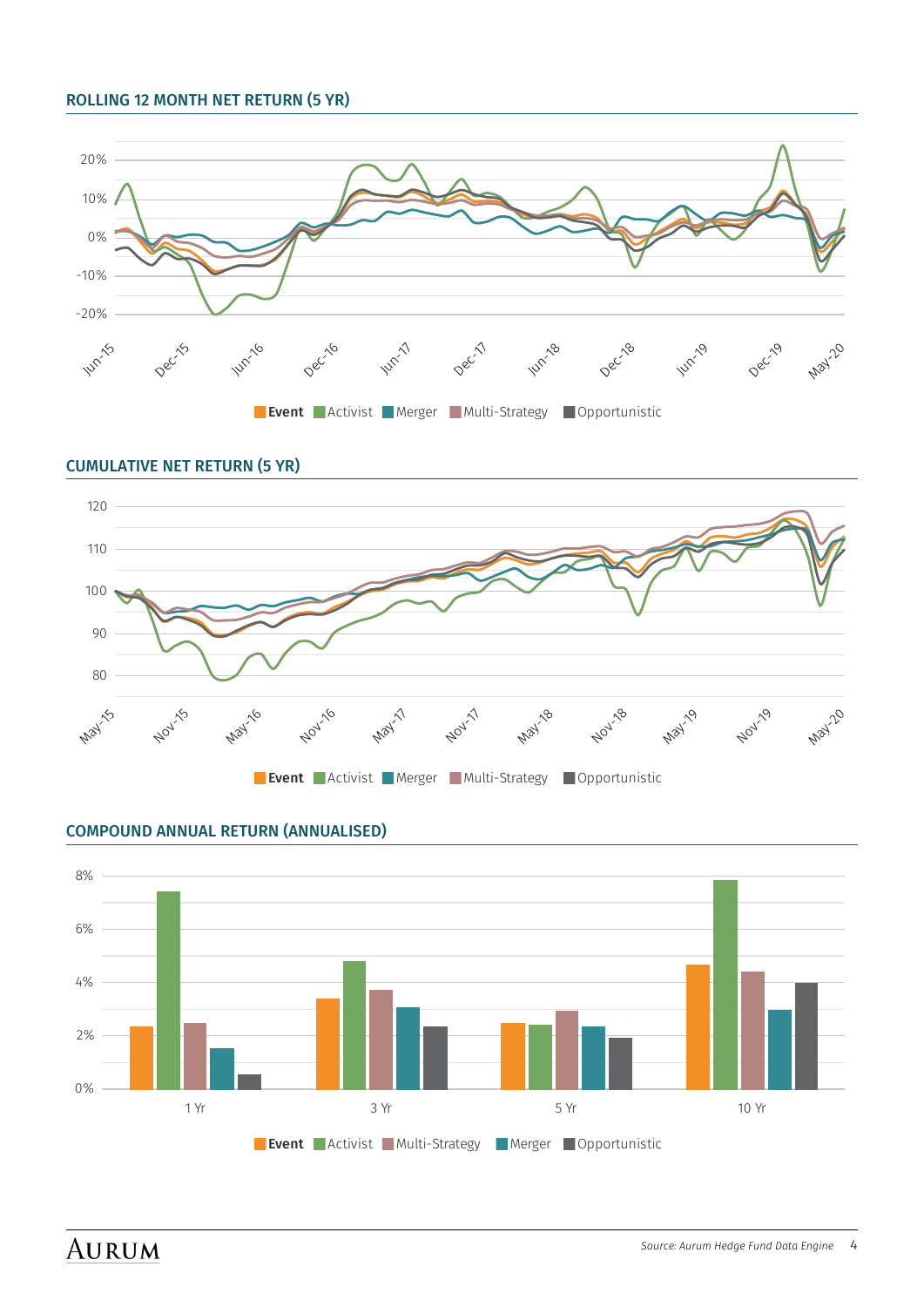-10%

0%

10%



 $\overline{\mathsf{x}}$  $\overline{\mathbf{r}}$  -30% -20% -10% 0% 10% 20% 30%

-20%

-10%

0%

10%

#### -30% Pugs 5g 10/11/10 TO 10 **Mar10** ADY 10 1201-20 **1999 00x1-20 ADV** 26 **Dec-18 WITTING 1** 12 19

### SUB-STRATEGIES NET MONTHLY RETURN DISTRIBUTION

Multi-Strategy



# Opportunistic Mutti-Statesy Event Activities Merest

## *Equally weighted returns*

### MASTER STRATEGY NET RETURN DISTRIBUTION SUB-STRATEGY NET RETURN (1 YR)



Opportunistic

 $\overline{\mathsf{x}}$ 

Monthly Performance Dispersion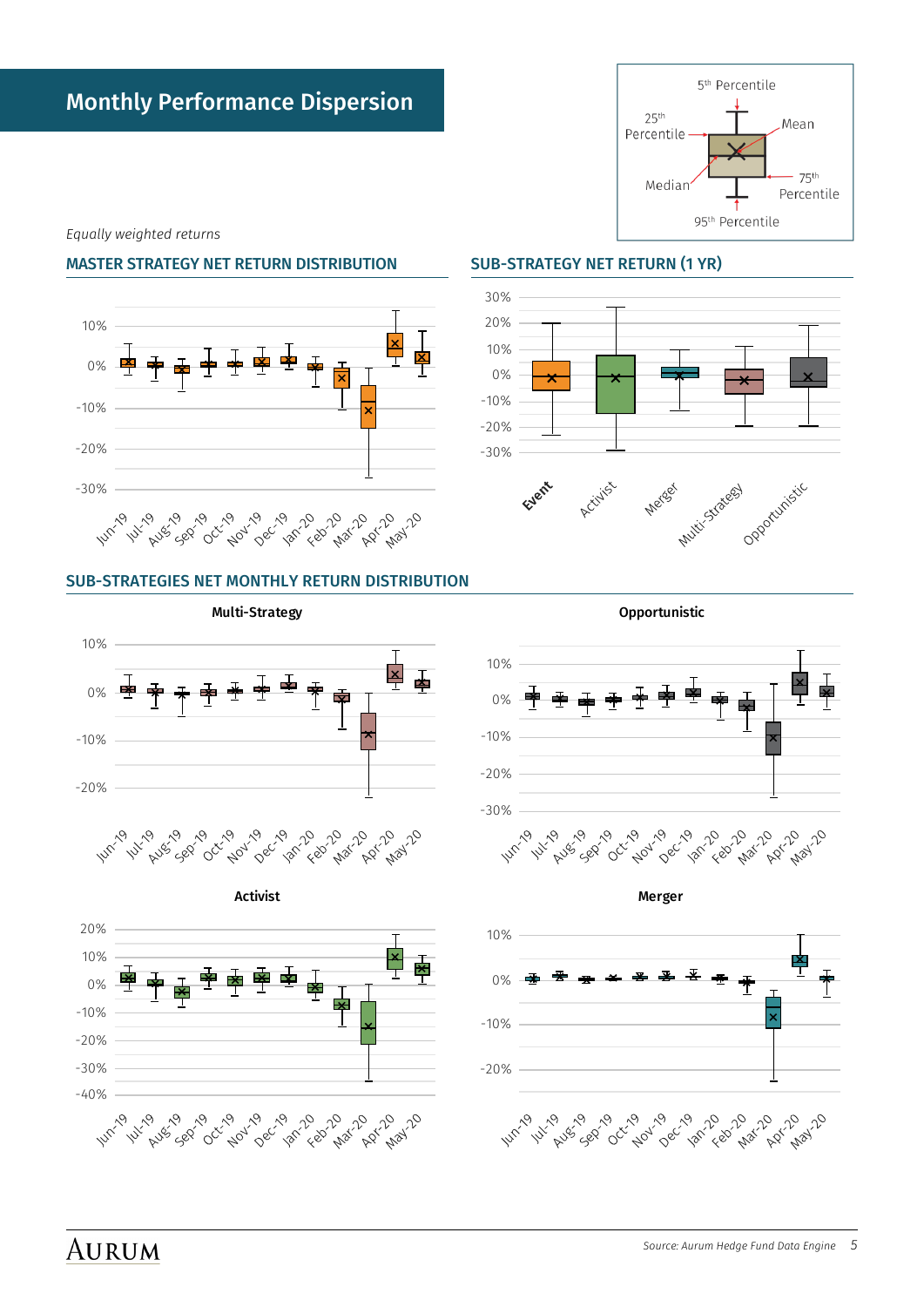Putting the Event Universe into context versus other Hedge Fund strategies.



#### AUM OF MASTER STRATEGY – MAY 2020 (\$ BN)

#### MULTIPLE PERIOD – HIERARCHICAL ANNUALISED NET RETURN

| <b>1 YEAR</b>         | <b>3 YEAR</b>         | 5 YEAR         | 10 YEAR               |
|-----------------------|-----------------------|----------------|-----------------------|
| <b>Multi-Strategy</b> | <b>Multi-Strategy</b> | Multi-Strategy | <b>Multi-Strategy</b> |
| 6.7%                  | 5.9%                  | 4.9%           | 7.0%                  |
| <b>Other</b>          | Equity L/S            | Long biased    | Long biased           |
| 5.3%                  | 3.9%                  | 3.4%           | 6.2%                  |
| Equity L/S            | Long biased           | <b>Other</b>   | Equity L/S            |
| 4.4%                  | 3.8%                  | 2.8%           | 5.4%                  |
| Long biased           | <b>Event</b>          | Equity L/S     | <b>Other</b>          |
| 3.7%                  | 3.4%                  | 2.6%           | 4.9%                  |
| Arbitrage             | <b>Macro</b>          | <b>Event</b>   | <b>Event</b>          |
| 2.5%                  | 2.2%                  | 2.5%           | 4.6%                  |
| <b>Event</b>          | Arbitrage             | <b>Macro</b>   | <b>Credit</b>         |
| 2.3%                  | 1.8%                  | 2.1%           | 4.3%                  |
| <b>Macro</b>          | Other                 | <b>Credit</b>  | Quant                 |
| 2.1%                  | 1.1%                  | 1.6%           | 4.0%                  |
| Quant                 | <b>Credit</b>         | Arbitrage      | <b>Macro</b>          |
| $-3.4%$               | 0.4%                  | 1.3%           | 3.2%                  |
| <b>Credit</b>         | Quant                 | Quant          | Arbitrage             |
| $-6.4%$               | 0.4%                  | 0.9%           | 1.2%                  |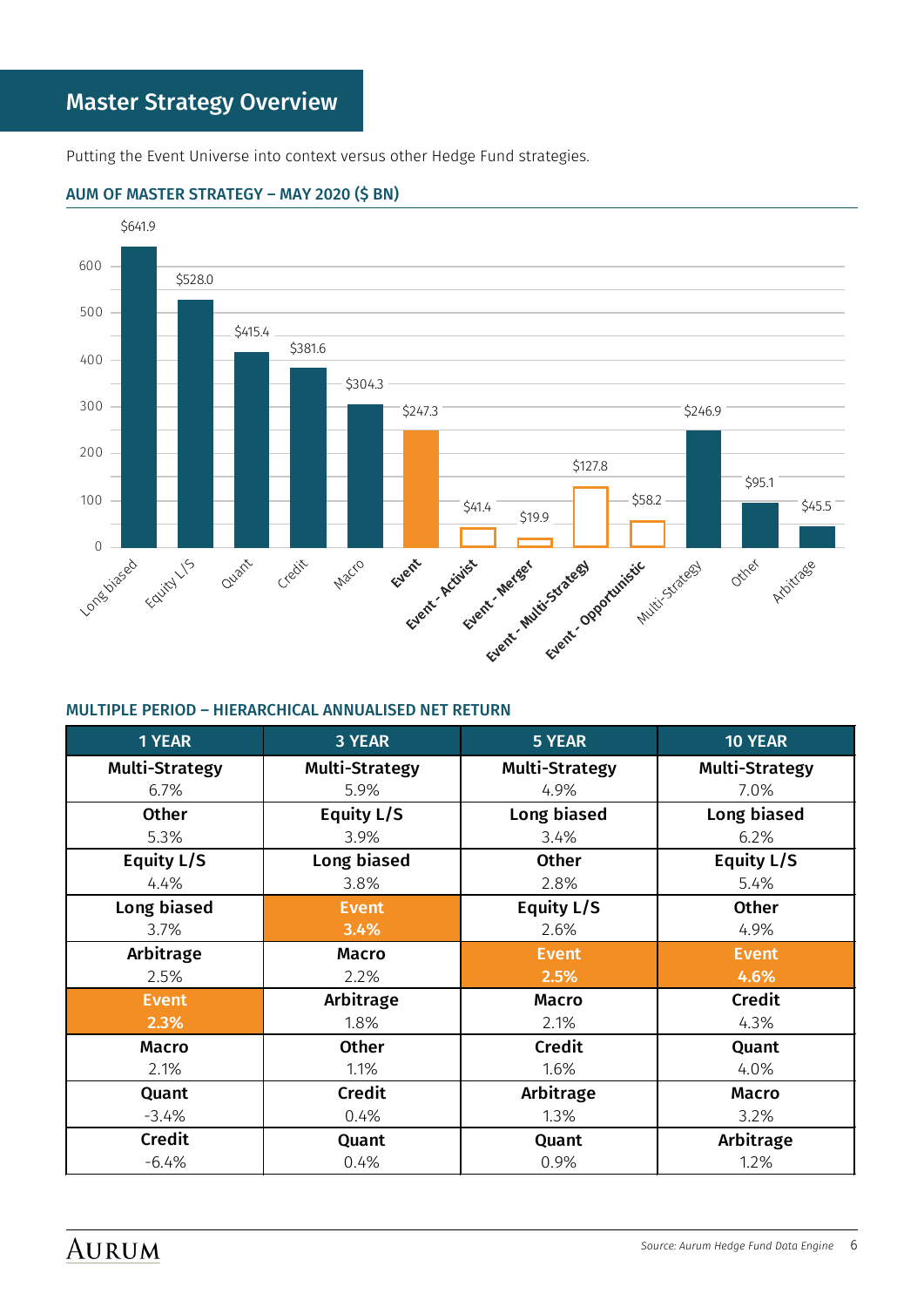#### MASTER STRATEGY NET ANNUALISED RETURNS



1 Yr 3 Yr 5 Yr

#### STRATEGY NET TOTAL RETURN VS ANNUALISED VOL (3 YR)

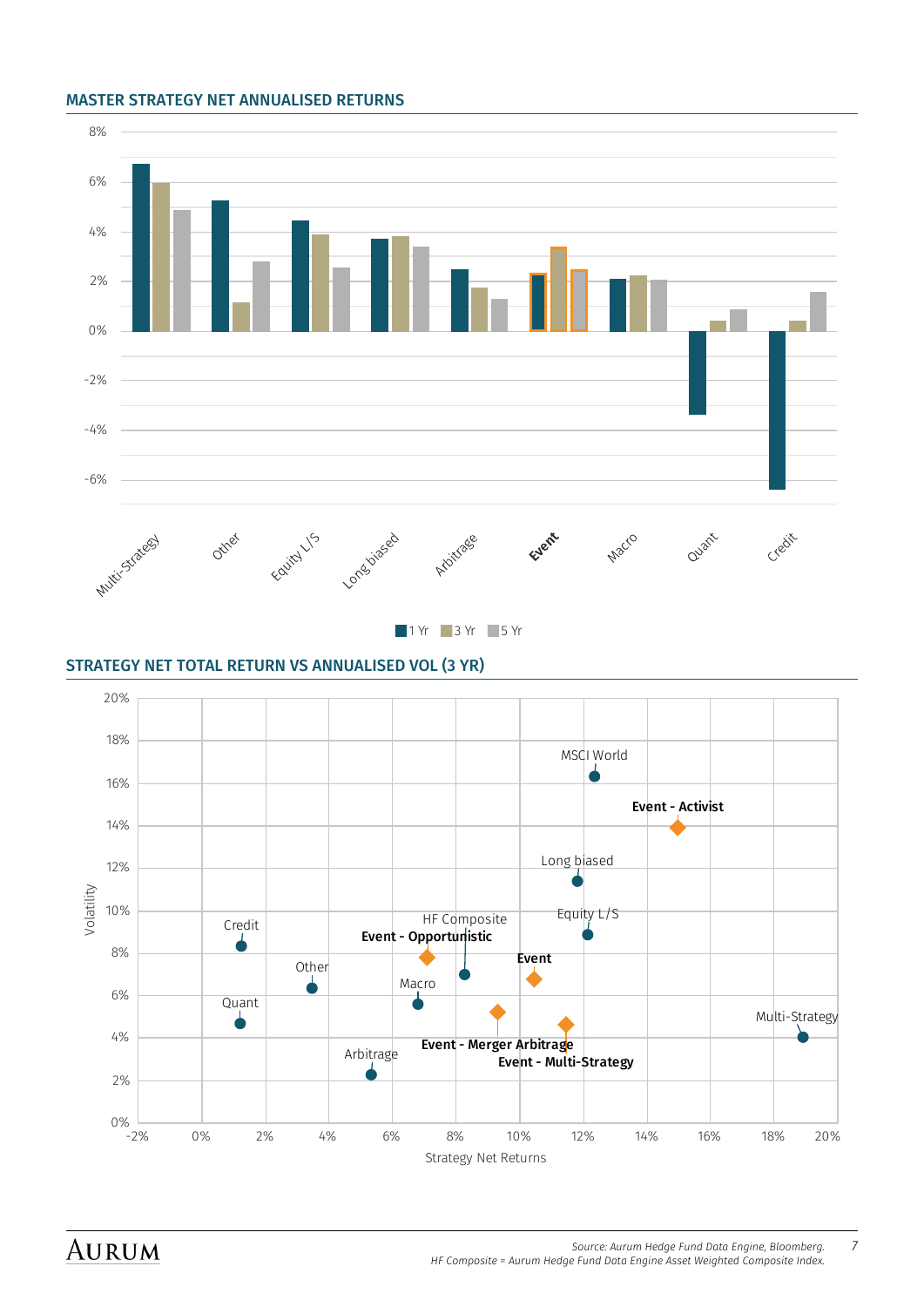#### SHARPE RATIO BY HEDGE FUND STRATEGY (3 YR)\*





**AURUM** 

*Source: Aurum Hedge Fund Data Engine, Bloomberg. \*Risk Free Rate = period average of 3 month US Libor 1.98% 8 HF Composite = Aurum Hedge Fund Data Engine Asset Weighted Composite Index.*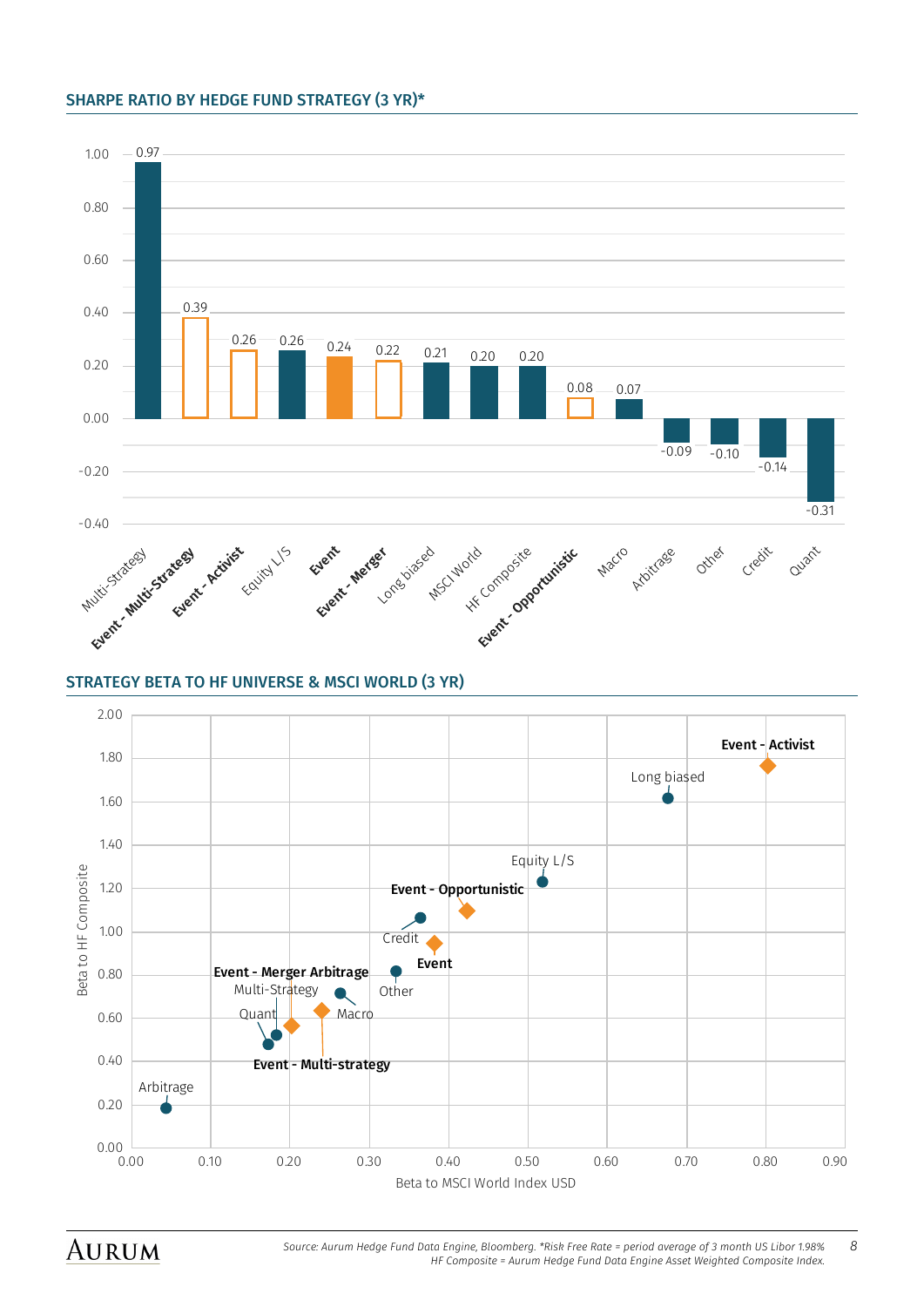#### NUMBER OF FUNDS & AUM BY SUB-STRATEGY



#### SUB-STRATEGY FUND CONCENTRATION (\$ BN)

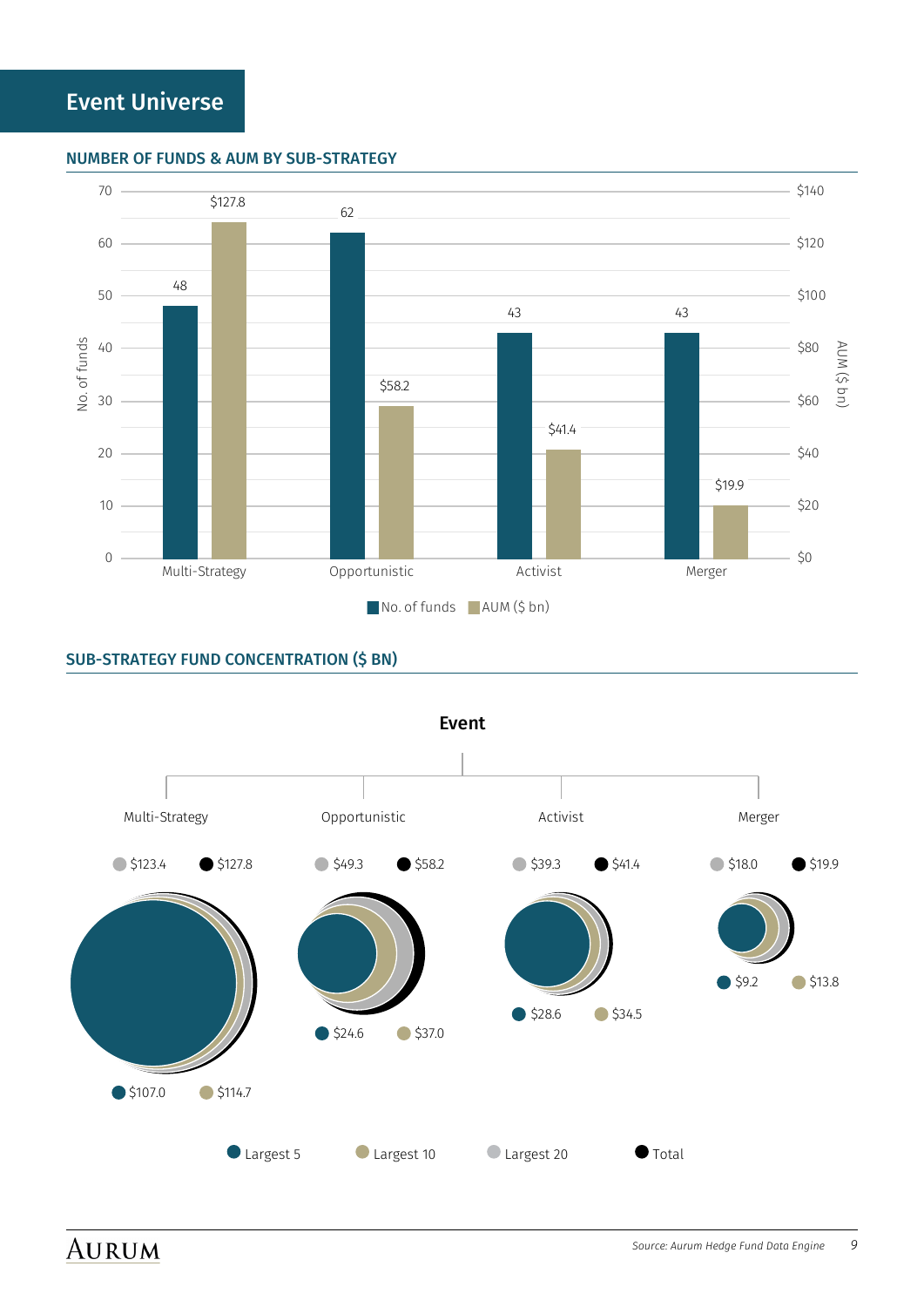#### ASSETS UNDER MANAGEMENT BY LOCATION



#### MASTER STRATEGY ASSETS (5 YR)





#### 12 MONTH CHANGE IN AUM BY SUB-STRATEGY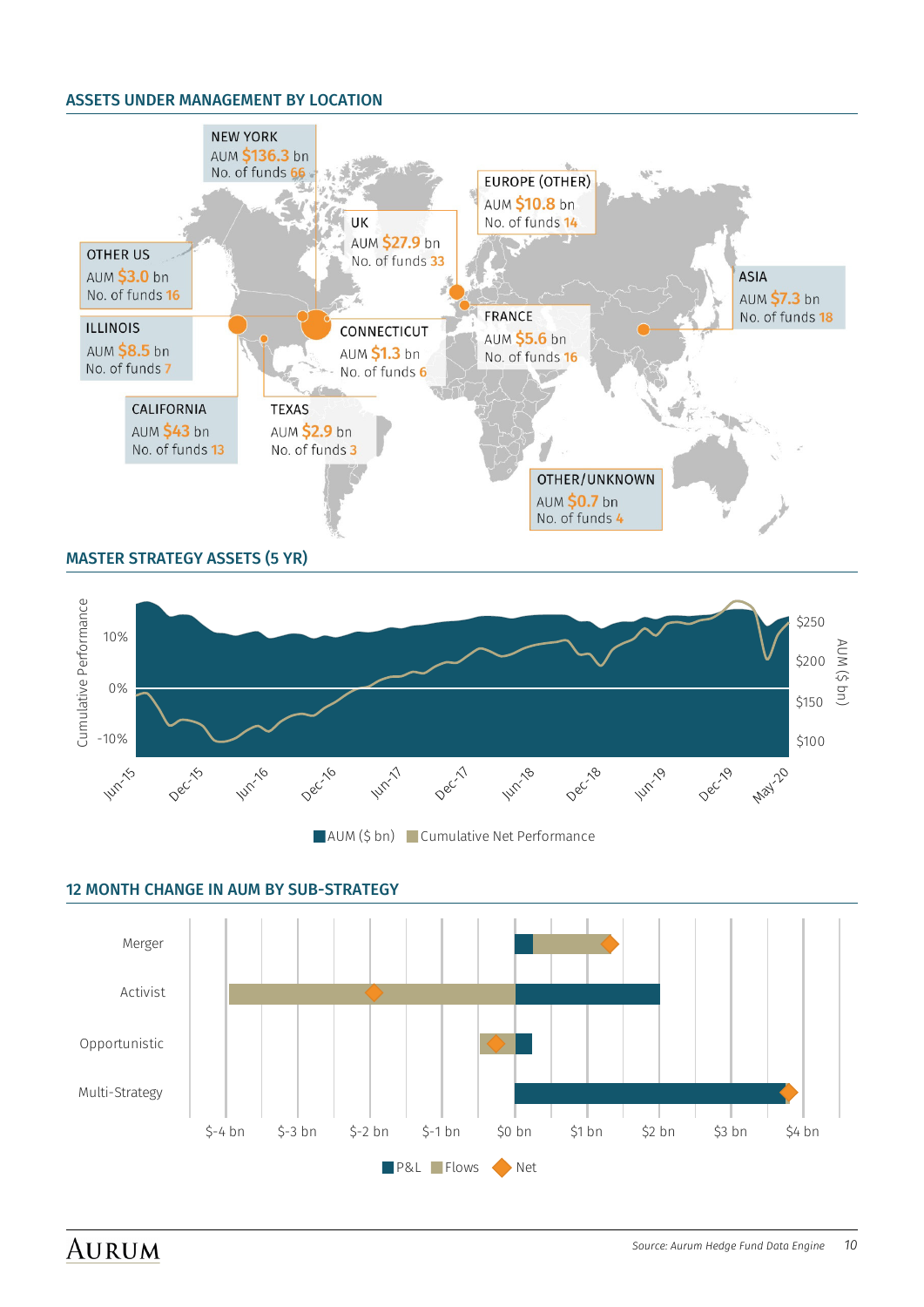#### TERMS AND CONDITIONS

|                          | <b>Median</b><br>Redemption<br><b>Notice (Days)</b> | Median<br>Redemption<br><b>Frequency</b> | <b>Weighted Avg.</b><br><b>Redemption Total</b><br>$(Days)*$ | Weighted Avg.<br>Management Fee   Performance Fee | <b>Weighted Avg.</b> |
|--------------------------|-----------------------------------------------------|------------------------------------------|--------------------------------------------------------------|---------------------------------------------------|----------------------|
| <b>Event - MASTER</b>    | 60                                                  | Quarterly                                | 184                                                          | 1.55%                                             | 19.39%               |
| Event - Activist         | 90                                                  | Quarterly                                | 191                                                          | 1.55%                                             | 18.76%               |
| Event – Merger Arbitrage | 30                                                  | Monthly                                  | 66                                                           | 1.20%                                             | 16.19%               |
| Event - Multi-Strategy   | 45                                                  | Quarterly                                | 204                                                          | 1.56%                                             | 19.75%               |
| Event - Opportunistic    | 60                                                  | Quarterly                                | 173                                                          | 1.63%                                             | 19.98%               |

*\*Weighted Avg. Redemption Total (Days) is the weighted Avg. of both redemptions notice days and redemption frequency days.*

## **Definitions**

#### Event Driven – Activist:

Activist hedge funds invest in companies that they feel are undervalued and the managers then attempt to drive the value creation process by influencing corporate management to undertake initiatives that they feel will benefit shareholders. This can include a number of activities, including but not limited to: capital structure restructuring, change in operating strategy/capital allocation, change in the board/management, change in corporate governance or the outright sale of the enterprise. Funds typically own large stakes in the companies they invest in as investors need to be a large enough shareholder to influence management.

#### Event Driven – Merger Arbitrage:

Strategy typically involves taking positions in the securities of a company being acquired in a merger or acquisition. Due to the risk of a deal-break as well as time value of money, the securities typically trade at a discount to the deal-price/value (deal-spread). Primary risk is when deals break, which can lead to asymmetric losses to the downside. Funds will typically trade cash deals and also share-for-share deals, where the fund will short the securities they expect to receive upon deal closure (locking in the deal spread). In addition to M&A, managers may also invest in other situations that involve process driven catalysts.

#### Event Driven – Multi-Strategy:

Whilst these are multi-strategy funds, they are characterised by their overwhelming focus on the broad event-driven space and therefore placed in their own category. Such funds consistently generate a significant portion of their P&L from the primary event-driven investing categories: merger arbitrage, soft-catalyst event-driven situations (spin-offs, spin-outs, shareclass arbitrage, non-mandatory shareholder elections, index-rebalancing, holdco/subsidiary relative value trade, high probability potential merger 'targets', etc.) and/or activist investing. Some funds may also allocate a portion of their capital to Distressed (which can fall under the category of event-driven investing), however, if the majority of the risk is in consistently in the distressed arena, it falls under the 'credit/distressed' categorisation.

#### Event Driven – Opportunistic:

Has some similarities to the event-driven 'multi-strategy' classification however, as the name suggests, these funds tend to be very opportunistic and dynamically adjust their capital allocation between various event-driven trades. These funds tend to also be more value and soft catalyst oriented. Such funds may also place 'special situations' trades, looking to unlock value taking various positions in the capital structure (i.e. could be debt or equity). Opportunistic funds have the flexibility to trade all areas of the event space (M&A, Activist, soft catalyst and distressed investing) but will do so on an opportunistic basis, they also may concentrate a large portion (or even at times all) of the risk in a specific area, unlike event driven - multi-strategy funds, which are typically always allocated across multiple sub-strategies at all times.